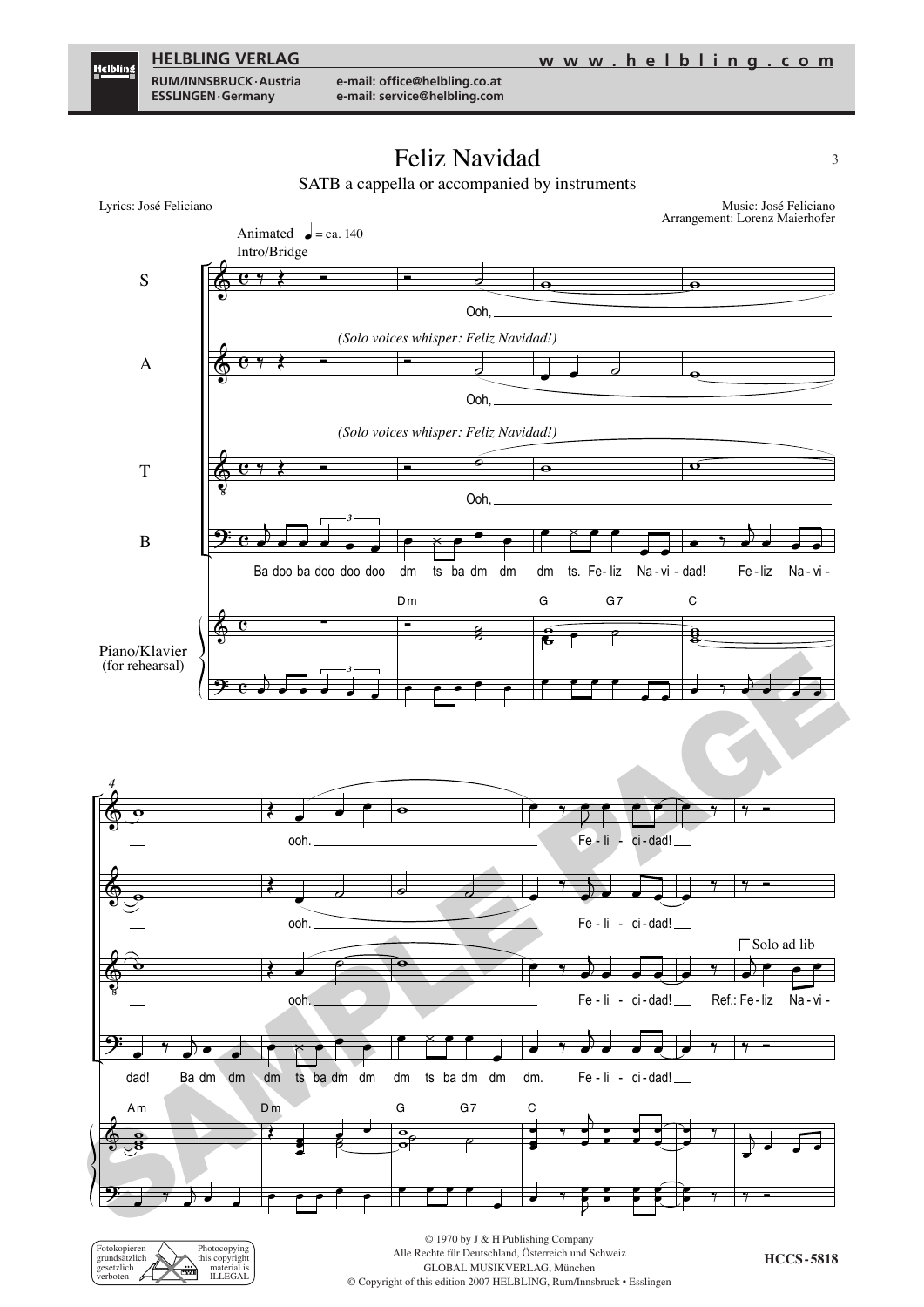

**RUM/INNSBRUCK·Austria e-mail: office@helbling.co.at**





© Copyright of this edition 2007 Helbling, Rum/Innsbruck • Esslingen. All rights reserved